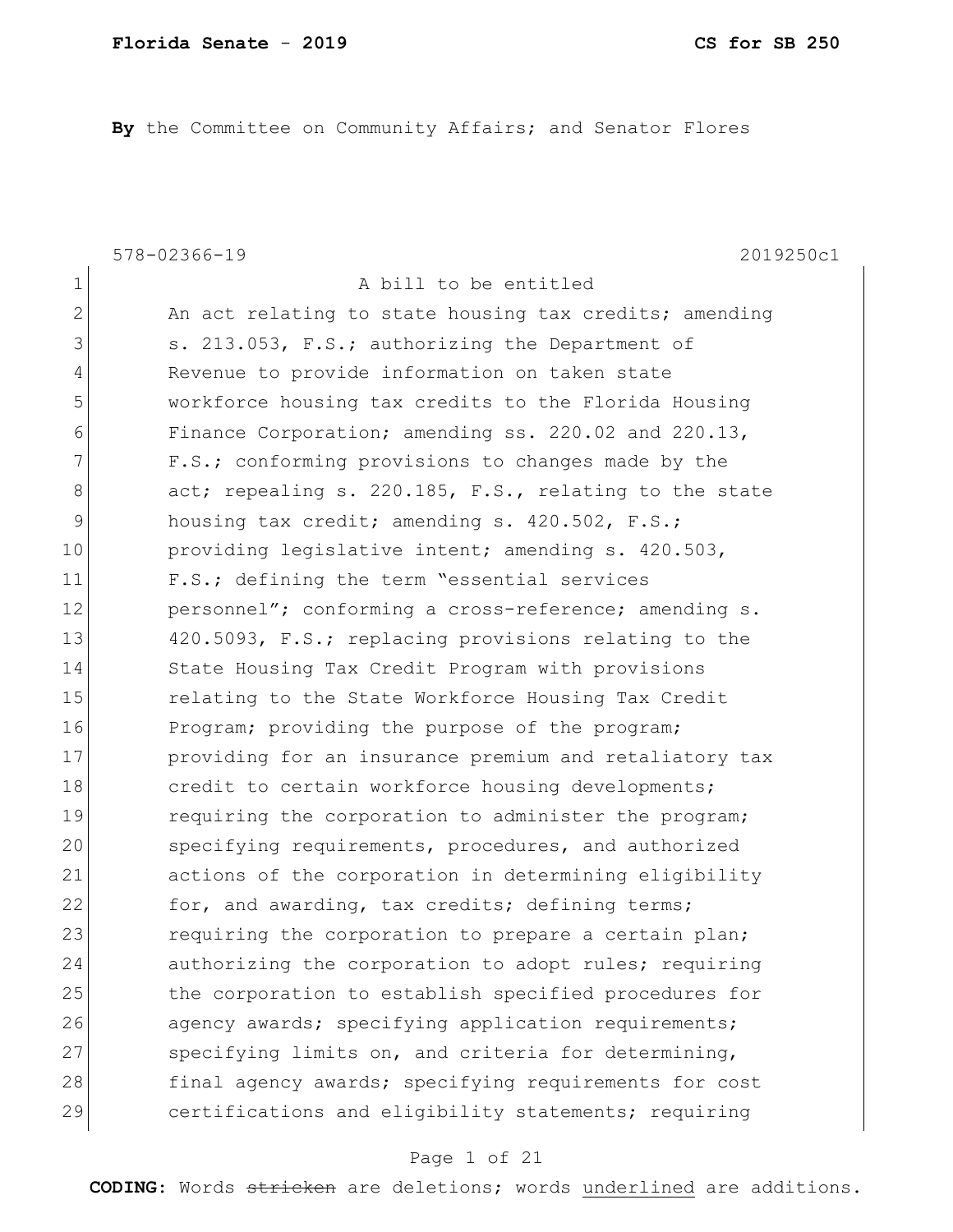|    | 2019250c1<br>578-02366-19                                   |
|----|-------------------------------------------------------------|
| 30 | the executive director of the Department of Revenue to      |
| 31 | apply annual credit amounts to tax liabilities in a         |
| 32 | certain manner; requiring that an extended workforce        |
| 33 | housing commitment be in effect, under certain              |
| 34 | circumstances, for a certain tax credit to be allowed;      |
| 35 | defining the term "extended workforce housing               |
| 36 | commitment"; requiring the corporation to establish         |
| 37 | certain procedures; amending s. 624.509, F.S.;              |
| 38 | specifying the order in which certain credits must be       |
| 39 | taken against the premium tax; creating s. 624.51056,       |
| 40 | F.S.; authorizing certain taxpayers to claim a credit       |
| 41 | against the premium tax and retaliatory tax;                |
| 42 | specifying a limitation on claiming the credit;             |
| 43 | providing requirements for the eligibility statement;       |
| 44 | requiring the corporation to make preliminary agency        |
| 45 | awards in certain years; specifying the limit on such       |
| 46 | awards; authorizing certain owners of eligible              |
| 47 | workforce housing developments to distribute credit         |
| 48 | amounts among its constituent taxpayers; specifying         |
| 49 | requirements for such owners; providing for the             |
| 50 | carryforward of unused tax credits for a specified          |
| 51 | period; providing that unused credits may not be            |
| 52 | refunded; providing that certain insurers are not           |
| 53 | required to pay additional retaliatory tax; specifying      |
| 54 | requirements and procedures for credit recapture;           |
| 55 | providing applicability; reenacting s. 624.5091(1)(a),      |
| 56 | F.S., relating to the retaliatory tax, to incorporate       |
| 57 | the amendment made to $s. 624.509$ , $F.S.,$ in a reference |
| 58 | thereto; providing an effective date.                       |
|    |                                                             |

# Page 2 of 21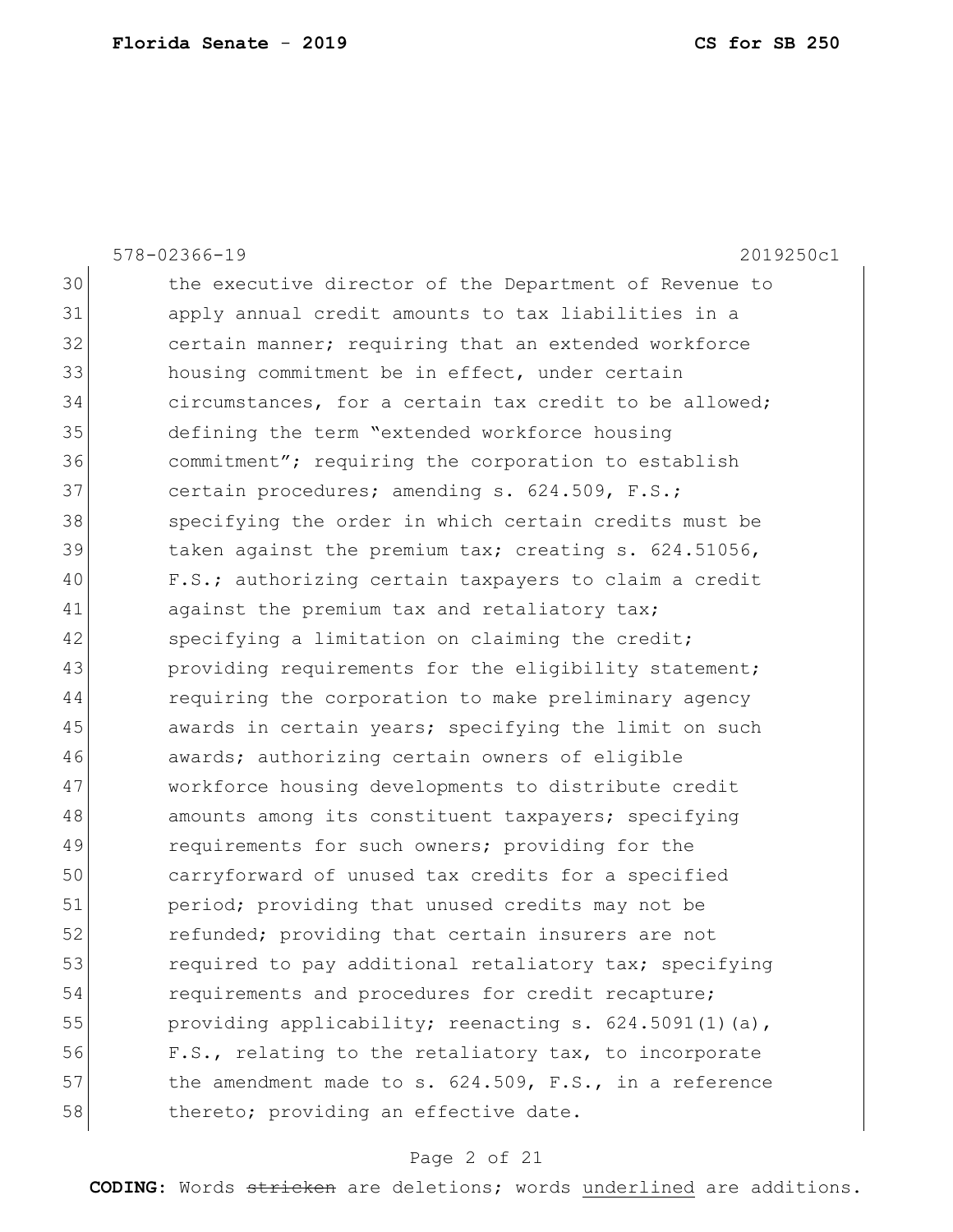|    | 2019250c1<br>578-02366-19                                             |
|----|-----------------------------------------------------------------------|
| 59 |                                                                       |
| 60 | Be It Enacted by the Legislature of the State of Florida:             |
| 61 |                                                                       |
| 62 | Section 1. Paragraph (cc) is added to subsection (8) of               |
| 63 | section 213.053, Florida Statutes, to read:                           |
| 64 | 213.053 Confidentiality and information sharing.-                     |
| 65 | (8) Notwithstanding any other provision of this section,              |
| 66 | the department may provide:                                           |
| 67 | (cc) Information relating to tax credits taken under s.               |
| 68 | 624.51056 to the Florida Housing Finance Corporation.                 |
| 69 |                                                                       |
| 70 | Disclosure of information under this subsection shall be              |
| 71 | pursuant to a written agreement between the executive director        |
| 72 | and the agency. Such agencies, governmental or nongovernmental,       |
| 73 | shall be bound by the same requirements of confidentiality as         |
| 74 | the Department of Revenue. Breach of confidentiality is a             |
| 75 | misdemeanor of the first degree, punishable as provided by s.         |
| 76 | 775.082 or s. 775.083.                                                |
| 77 | Section 2. Subsection (8) of section 220.02, Florida                  |
| 78 | Statutes, is amended to read:                                         |
| 79 | 220.02 Legislative intent.-                                           |
| 80 | (8) It is the intent of the Legislature that credits                  |
| 81 | against either the corporate income tax or the franchise tax be       |
| 82 | applied in the following order: those enumerated in s. 631.828,       |
| 83 | those enumerated in s. 220.191, those enumerated in s. 220.181,       |
| 84 | those enumerated in s. 220.183, those enumerated in s. 220.182,       |
| 85 | those enumerated in s. 220.1895, those enumerated in s. 220.195,      |
| 86 | those enumerated in s. $220.184$ , those enumerated in s. $220.186$ , |
| 87 | those enumerated in s. 220.1845, those enumerated in s. 220.19,       |
|    |                                                                       |

# Page 3 of 21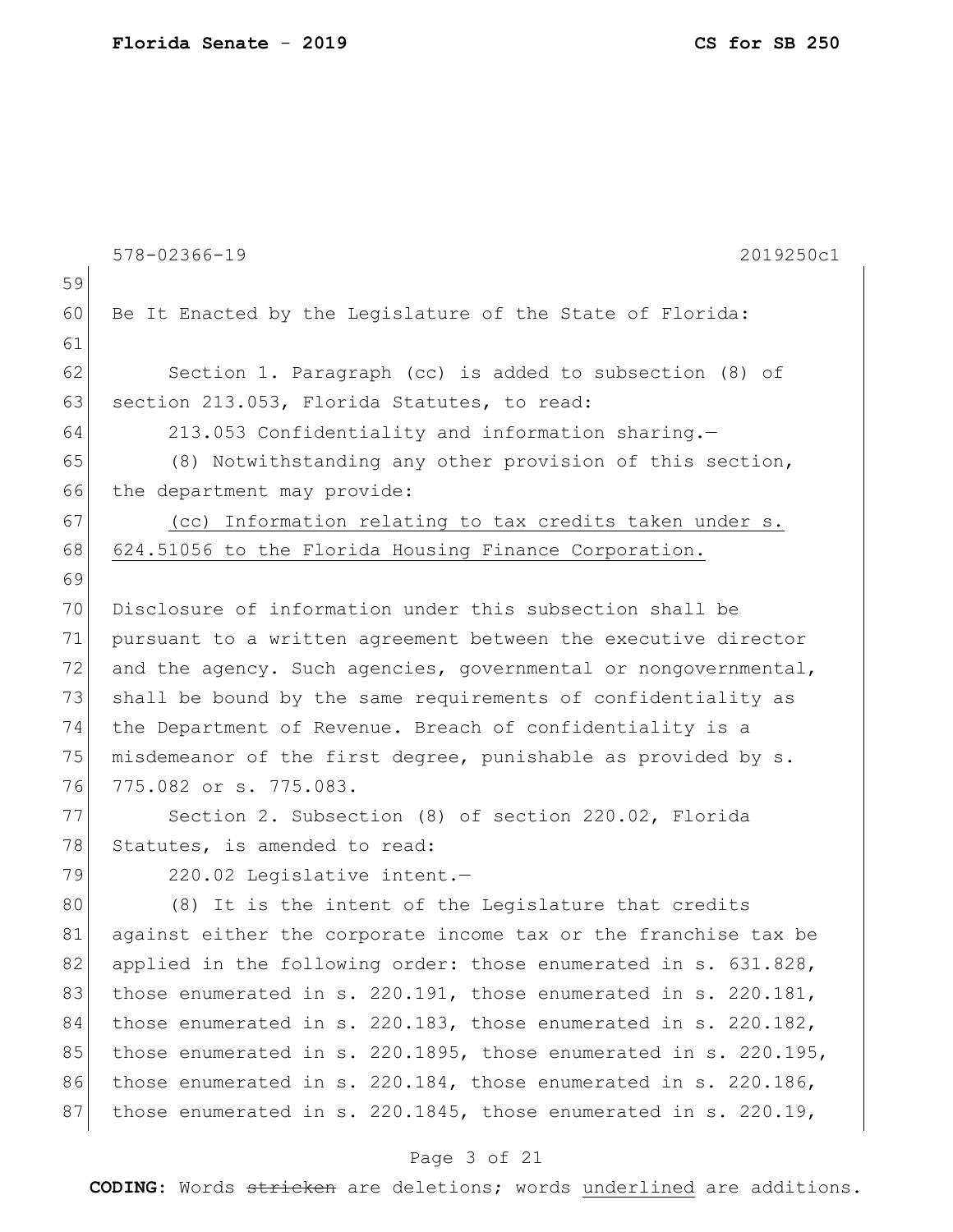|     | 578-02366-19<br>2019250c1                                                |
|-----|--------------------------------------------------------------------------|
| 88  | those enumerated in $\sigma$ . 220.185, those enumerated in s. 220.1875, |
| 89  | those enumerated in s. $220.192$ , those enumerated in s. $220.193$ ,    |
| 90  | those enumerated in s. 288.9916, those enumerated in s.                  |
| 91  | 220.1899, those enumerated in s. 220.194, and those enumerated           |
| 92  | in s. 220.196.                                                           |
| 93  | Section 3. Paragraph (a) of subsection (1) of section                    |
| 94  | 220.13, Florida Statutes, is amended to read:                            |
| 95  | 220.13 "Adjusted federal income" defined.-                               |
| 96  | (1) The term "adjusted federal income" means an amount                   |
| 97  | equal to the taxpayer's taxable income as defined in subsection          |
| 98  | (2), or such taxable income of more than one taxpayer as                 |
| 99  | provided in s. 220.131, for the taxable year, adjusted as                |
| 100 | follows:                                                                 |
| 101 | (a) Additions. - There shall be added to such taxable income:            |
| 102 | 1.a. The amount of any tax upon or measured by income,                   |
| 103 | excluding taxes based on gross receipts or revenues, paid or             |
| 104 | accrued as a liability to the District of Columbia or any state          |
| 105 | of the United States which is deductible from gross income in            |
| 106 | the computation of taxable income for the taxable year.                  |
| 107 | b. Notwithstanding sub-subparagraph a., if a credit taken                |
| 108 | under s. 220.1875 is added to taxable income in a previous               |
| 109 | taxable year under subparagraph 10. $\frac{11}{11}$ and is taken as a    |
| 110 | deduction for federal tax purposes in the current taxable year,          |
| 111 | the amount of the deduction allowed shall not be added to                |
| 112 | taxable income in the current year. The exception in this sub-           |
| 113 | subparagraph is intended to ensure that the credit under s.              |
| 114 | 220.1875 is added in the applicable taxable year and does not            |
| 115 | result in a duplicate addition in a subsequent year.                     |
| 116 | 2. The amount of interest which is excluded from taxable                 |

# Page 4 of 21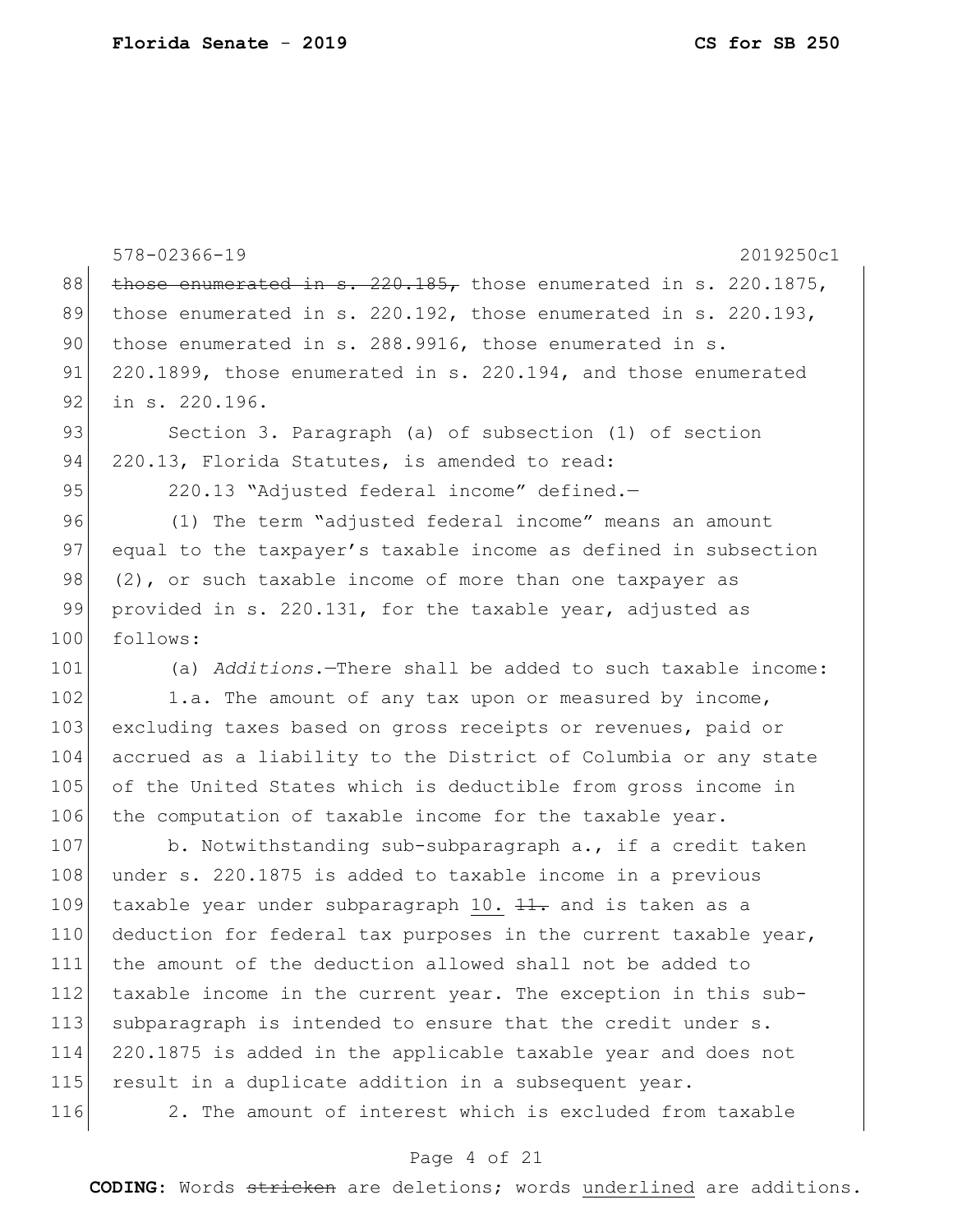578-02366-19 2019250c1 117 income under s. 103(a) of the Internal Revenue Code or any other 118 federal law, less the associated expenses disallowed in the 119 computation of taxable income under s. 265 of the Internal 120 Revenue Code or any other law, excluding 60 percent of any 121 amounts included in alternative minimum taxable income, as 122 defined in s. 55(b)(2) of the Internal Revenue Code, if the 123 taxpayer pays tax under s. 220.11(3). 124 3. In the case of a regulated investment company or real 125 estate investment trust, an amount equal to the excess of the 126 net long-term capital gain for the taxable year over the amount 127 of the capital gain dividends attributable to the taxable year. 128 4. That portion of the wages or salaries paid or incurred 129 for the taxable year which is equal to the amount of the credit 130 allowable for the taxable year under s. 220.181. This 131 subparagraph shall expire on the date specified in s. 290.016 132 for the expiration of the Florida Enterprise Zone Act. 133 5. That portion of the ad valorem school taxes paid or 134 incurred for the taxable year which is equal to the amount of 135 the credit allowable for the taxable year under s. 220.182. This 136 subparagraph shall expire on the date specified in s. 290.016 137 for the expiration of the Florida Enterprise Zone Act. 138 6. The amount taken as a credit under s. 220.195 which is 139 deductible from gross income in the computation of taxable 140 income for the taxable year. 141 7. That portion of assessments to fund a quaranty 142 association incurred for the taxable year which is equal to the 143 amount of the credit allowable for the taxable year.

144 8. In the case of a nonprofit corporation which holds a 145 pari-mutuel permit and which is exempt from federal income tax

### Page 5 of 21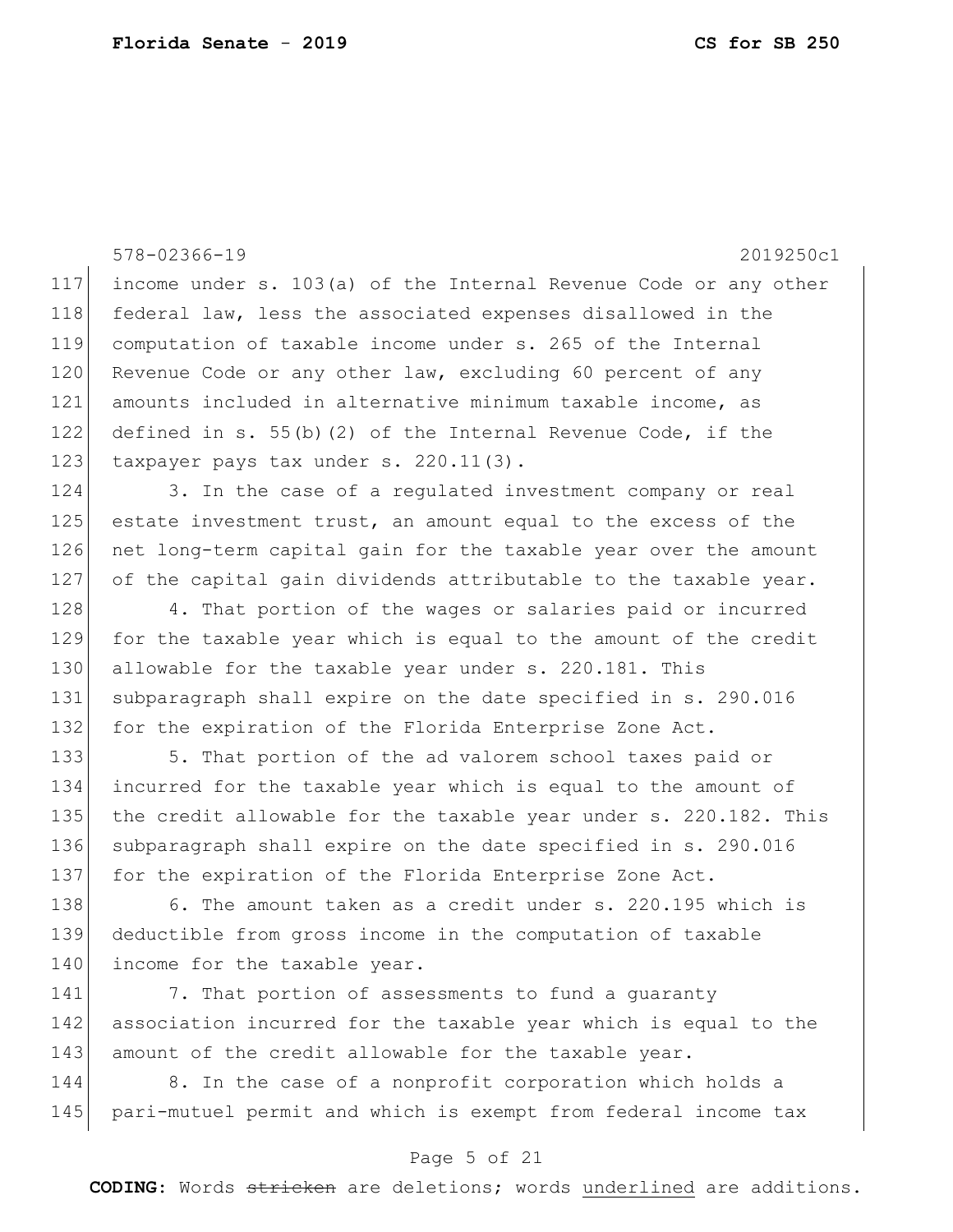578-02366-19 2019250c1 Page 6 of 21 146 as a farmers' cooperative, an amount equal to the excess of the 147 gross income attributable to the pari-mutuel operations over the 148 attributable expenses for the taxable year. 149 9. The amount taken as a credit for the taxable year under 150 s. 220.1895. 151 10. Up to nine percent of the eligible basis of any 152 designated project which is equal to the credit allowable for 153 the taxable year under s. 220.185. 154 10.11. The amount taken as a credit for the taxable year 155 under s. 220.1875. The addition in this subparagraph is intended 156 to ensure that the same amount is not allowed for the tax 157 purposes of this state as both a deduction from income and a 158 credit against the tax. This addition is not intended to result 159 in adding the same expense back to income more than once. 160 11. $\frac{12}{12}$ . The amount taken as a credit for the taxable year 161 under s. 220.192. 162 12.13. The amount taken as a credit for the taxable year 163 under s. 220.193. 164 13.<del>14.</del> Any portion of a qualified investment, as defined in 165 | s. 288.9913, which is claimed as a deduction by the taxpayer and 166 taken as a credit against income tax pursuant to s. 288.9916. 167 14.15. The costs to acquire a tax credit pursuant to s. 168 288.1254(5) that are deducted from or otherwise reduce federal 169 taxable income for the taxable year. 170 15.16. The amount taken as a credit for the taxable year 171 pursuant to s. 220.194. 172 16.17. The amount taken as a credit for the taxable year 173 under s. 220.196. The addition in this subparagraph is intended 174 to ensure that the same amount is not allowed for the tax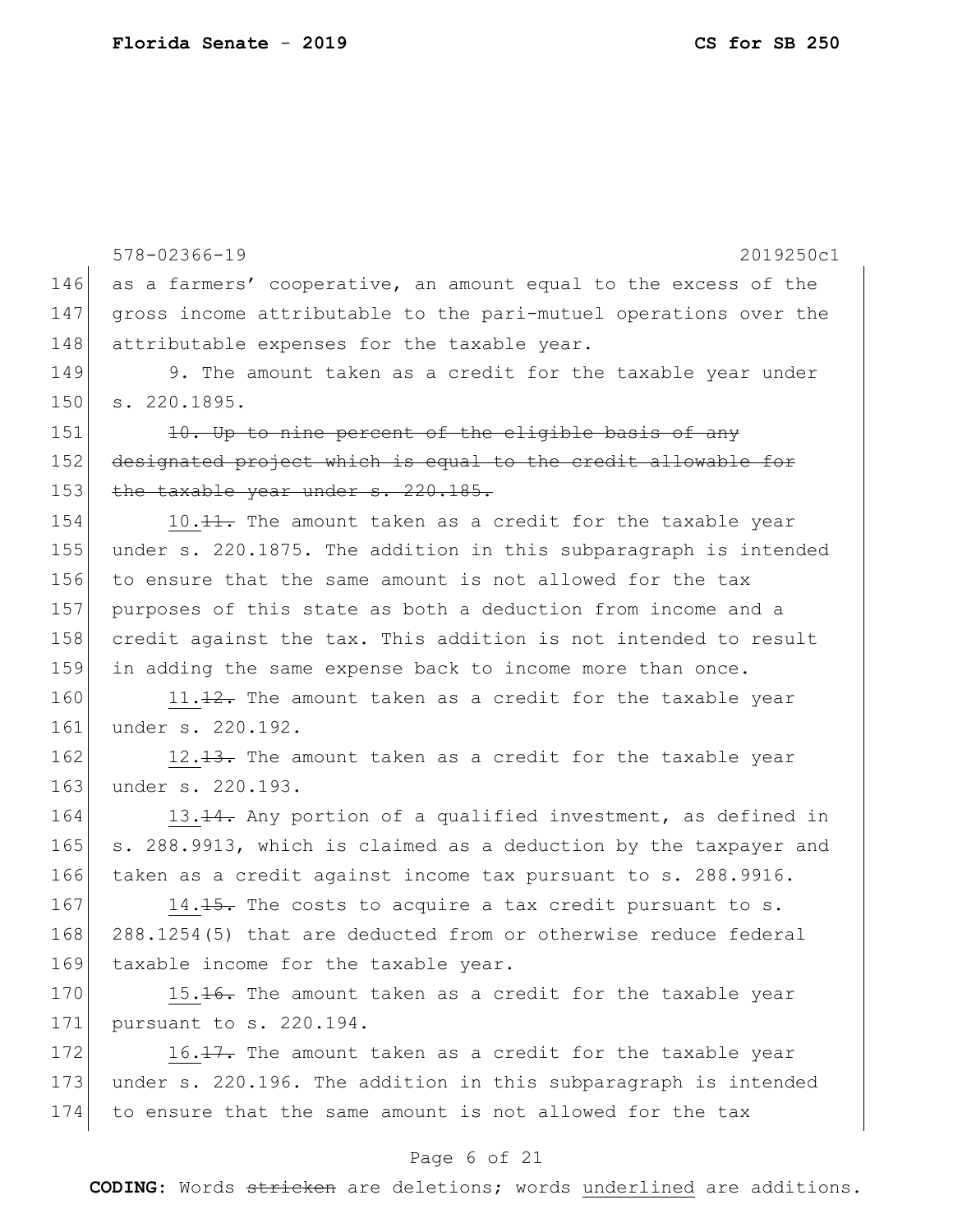|     | 578-02366-19<br>2019250c1                                            |
|-----|----------------------------------------------------------------------|
| 175 | purposes of this state as both a deduction from income and a         |
| 176 | credit against the tax. The addition is not intended to result       |
| 177 | in adding the same expense back to income more than once.            |
| 178 | Section 4. Section 220.185, Florida Statutes, is repealed.           |
| 179 | Section 5. Present subsections (5) through (8) of section            |
| 180 | 420.502, Florida Statutes, are redesignated as subsections (6)       |
| 181 | through $(9)$ , respectively, and a new subsection $(5)$ is added to |
| 182 | that section, to read:                                               |
| 183 | 420.502 Legislative findings.-It is hereby found and                 |
| 184 | declared as follows:                                                 |
| 185 | (5) It is necessary to create a state housing finance                |
| 186 | strategy to provide affordable workforce housing opportunities       |
| 187 | to essential services personnel. The lack of affordable              |
| 188 | workforce housing has been exacerbated by an increasing              |
| 189 | population, rising interest rates, surging median home values,       |
| 190 | and the shortage of lower-cost housing units. As this state's        |
| 191 | population continues to grow, essential services personnel vital     |
| 192 | to this state's economy are unable to live in the communities        |
| 193 | where they serve, creating transportation congestion and             |
| 194 | hindering their quality of life and community engagement.            |
| 195 | Section 6. Present subsections (18) through (42) of section          |
| 196 | 420.503, Florida Statutes, are redesignated as subsections (19)      |
| 197 | through (43), respectively, a new subsection (18) is added to        |
| 198 | that section, and subsection (15) of that section is amended, to     |
| 199 | read:                                                                |
| 200 | 420.503 Definitions. - As used in this part, the term:               |
|     |                                                                      |

201 (15) "Elderly" means persons 62 years of age or older; 202 however, this definition does not prohibit housing from being 203 deemed housing for the elderly as defined in subsection  $(20)$ 

### Page 7 of 21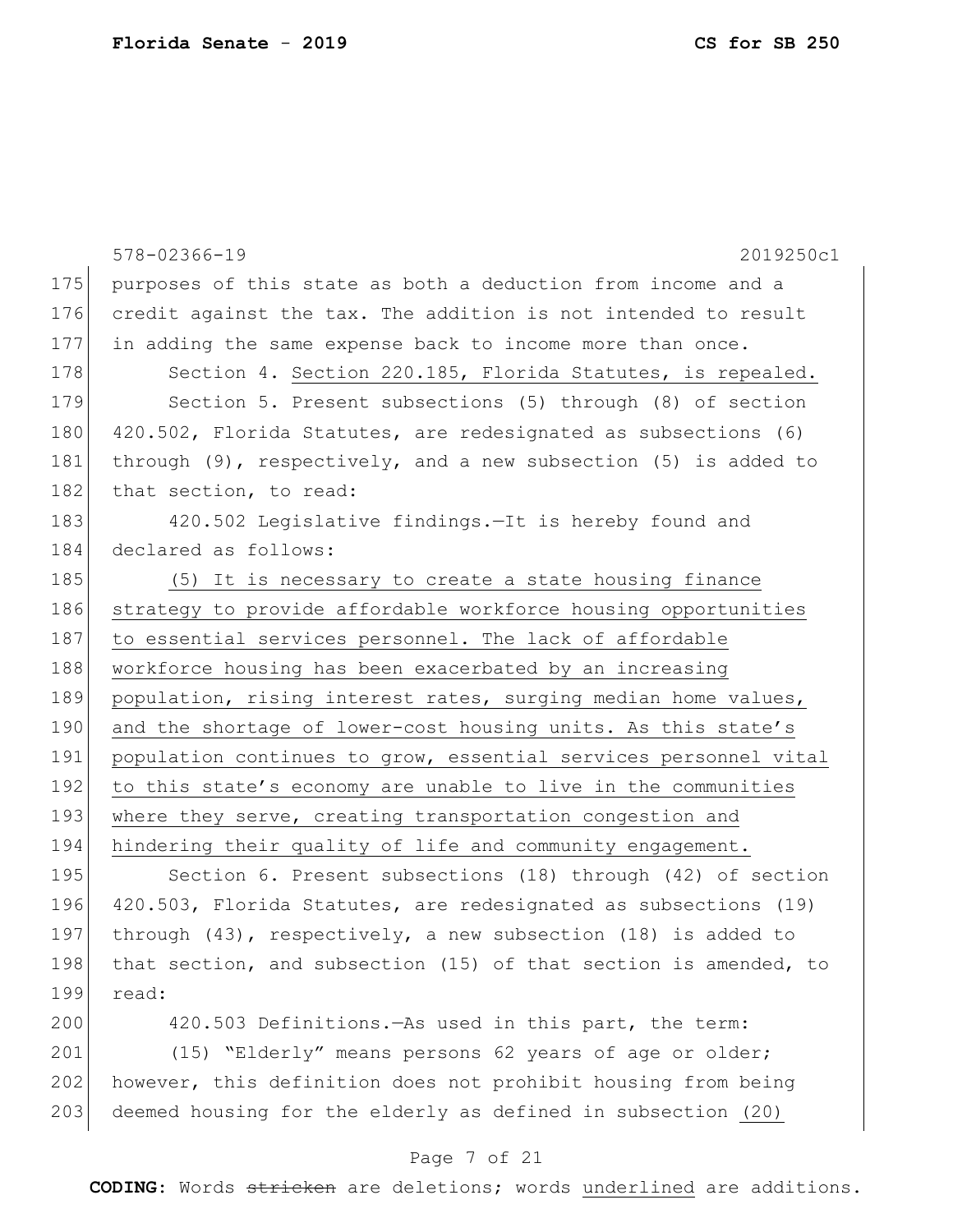578-02366-19 2019250c1 204  $(19)$  if such housing otherwise meets the requirements of 205 subsection  $(20)$   $\overline{(19)}$ . 206 (18) "Essential services personnel" means natural persons 207 or families whose total annual household income is at or below  $208$  120 percent of the area median income, adjusted for household 209 size, and at least one of whom is employed as police and fire 210 personnel, child care workers, teachers and education personnel, 211 health care personnel, or service workers. 212 Section 7. Section 420.5093, Florida Statutes, is amended 213 to read: 214 420.5093 State Workforce Housing Tax Credit Program.-215 (1) There is created the State Workforce Housing Tax Credit 216 Program for the purpose purposes of stimulating creative private 217 sector initiatives to increase the supply of workforce 218 affordable housing in this state. The corporation shall 219 administer the program. Tax credits must be awarded through 220 competitive solicitation and may be awarded in conjunction with 221 other corporation financing, including low-income housing tax 222 credits, SAIL funding, or tax-exempt bonds urban areas, 223 including specifically housing for the elderly, and to provide 224 associated commercial facilities associated with such housing  $225$  facilities. 226 (2) As used in this section, the term: 227 (a) "Annual credit amount" means an amount equal to one-228 tenth of a preliminary or final agency award to an eligible 229 workforce housing development which may be claimed by the 230 eligible workforce housing development in each year of the 231 credit period. 232 (b) "Applicable fraction" means a fraction, the numerator

### Page 8 of 21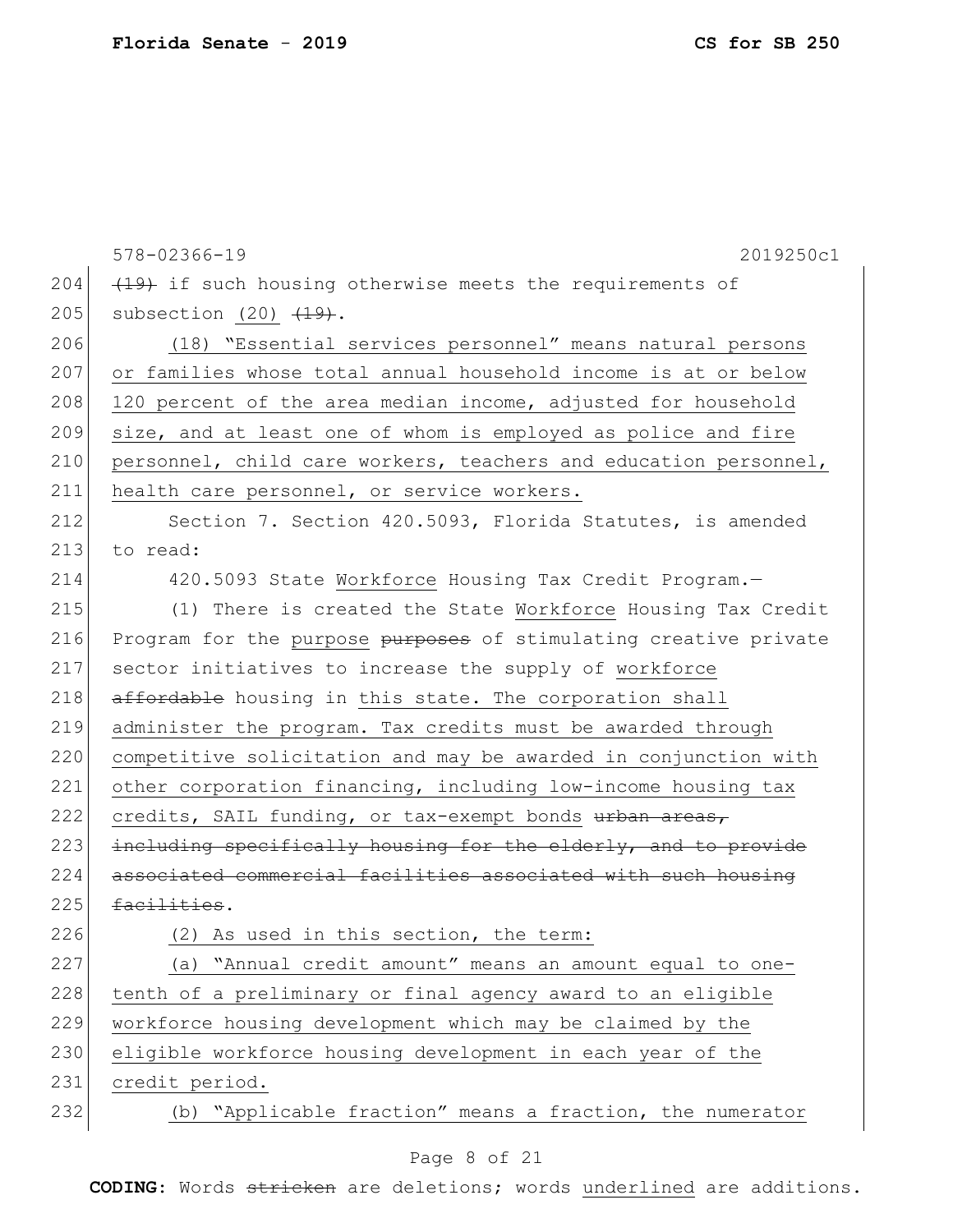578-02366-19 2019250c1 233 of which is the number of workforce housing units in the 234 eligible workforce housing development and the denominator of 235 which is the number of residential rental units in the eligible 236 workforce housing development. 237 (c) "Area median income" means the most recent calculation 238 of median family income for the relevant geographic area as 239 published by the United States Department of Housing and Urban 240 Development. 241 (d) "Compliance period" means, with respect to any building 242 that is, or is part of, an eligible workforce housing 243 development, the period of 10 calendar years beginning with the 244 first calendar year of the credit period. 245 (e) "Credit period" means, with respect to any building 246 that is, or is part of, an eligible workforce housing 247 development, the period of 10 calendar years beginning with the 248 calendar year in which each eligible workforce housing 249 residential building is placed in service. 250 (f) "Eligibility statement" means a statement issued by the 251 corporation which certifies that a workforce housing residential 252 building is an eligible workforce housing development. A 253 separate eligibility statement must be issued for each building 254 in a multiple building project. Each eligibility statement must 255 provide: 256 1. The calendar year in which the workforce housing 257 residential building in the eligible workforce housing 258 development was placed in service;  $259$  2. The credit amount of the final agency award to the 260 eligible workforce housing building; 261 3. The maximum qualified basis taken into account in

### Page 9 of 21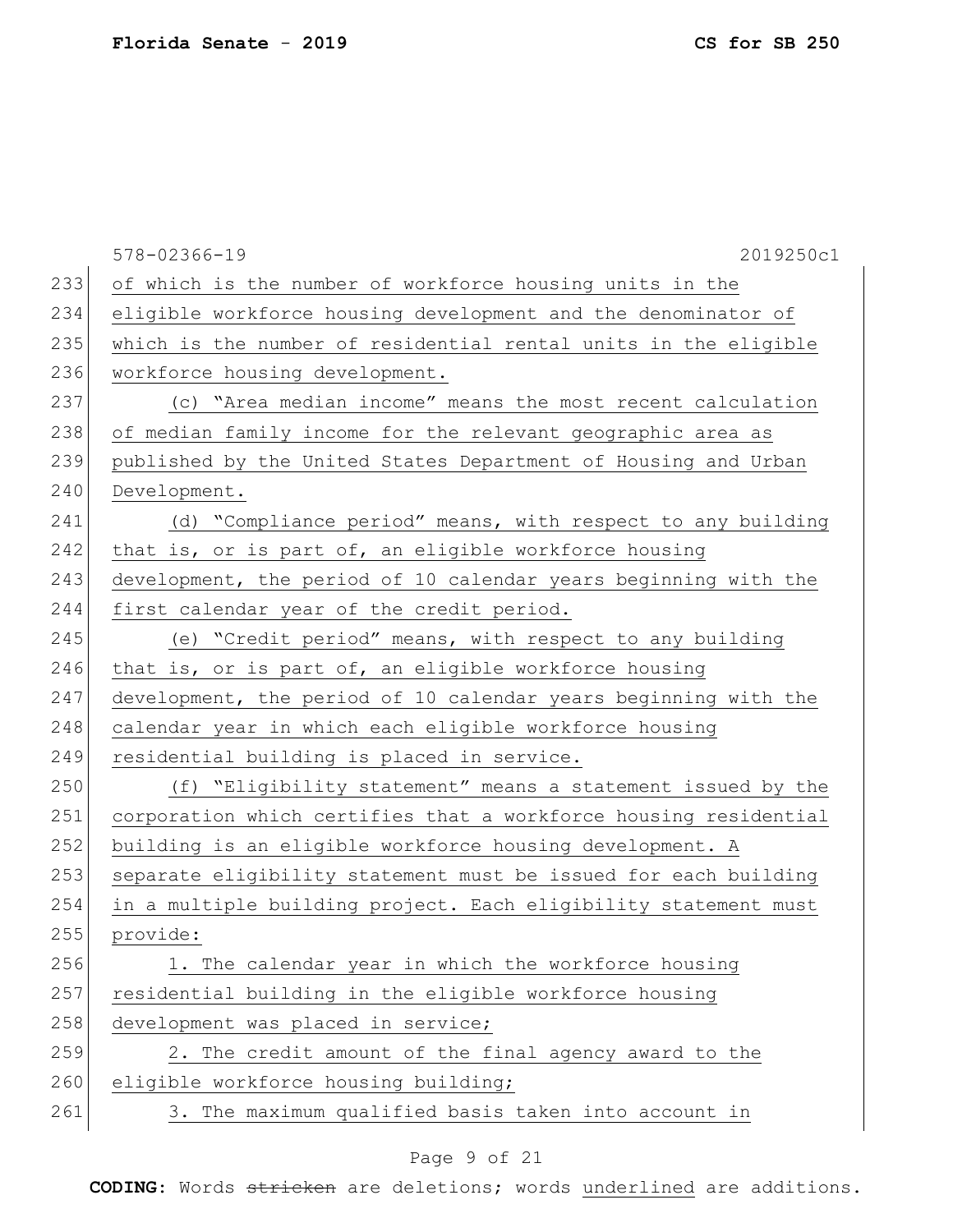578-02366-19 2019250c1 262 determining the credit amount; 263 4. Sufficient information to identify the eligible 264 workforce housing building and the owner of the eligible 265 workforce housing development; and 266 5. Such other information as the corporation, in 267 consultation with the Department of Revenue, determines is 268 necessary or desirable. 269 (g) "Eligible basis" of an eligible workforce housing 270 development means the total of the adjusted basis of each 271 building of such eligible workforce housing development as of 272 the close of the first year of the credit period for each 273 building. 274 (h) "Eligible workforce housing development" means a 275 building or group of buildings located in this state in which at 276 least 60 percent of the residential units in the building are 277 rent-restricted workforce housing units. 278 (i) "Final agency award" means the allocation of a 10-year 279 stream of state workforce housing tax credits to an eligible 280 workforce housing development by the corporation, as stated on 281 the eligibility statement or on an amended eligibility 282 statement. A final agency award cannot exceed the preliminary 283 agency award. 284 (j) "Imputed income limitation applicable to the unit" 285 means the income limitation that applies to individuals 286 occupying the unit if the number of individuals occupying the  $287$  unit is:  $288$  1. In the case of a unit that does not have a separate 289 bedroom, one; or 290 2. In the case of a unit that has one or more separate

### Page 10 of 21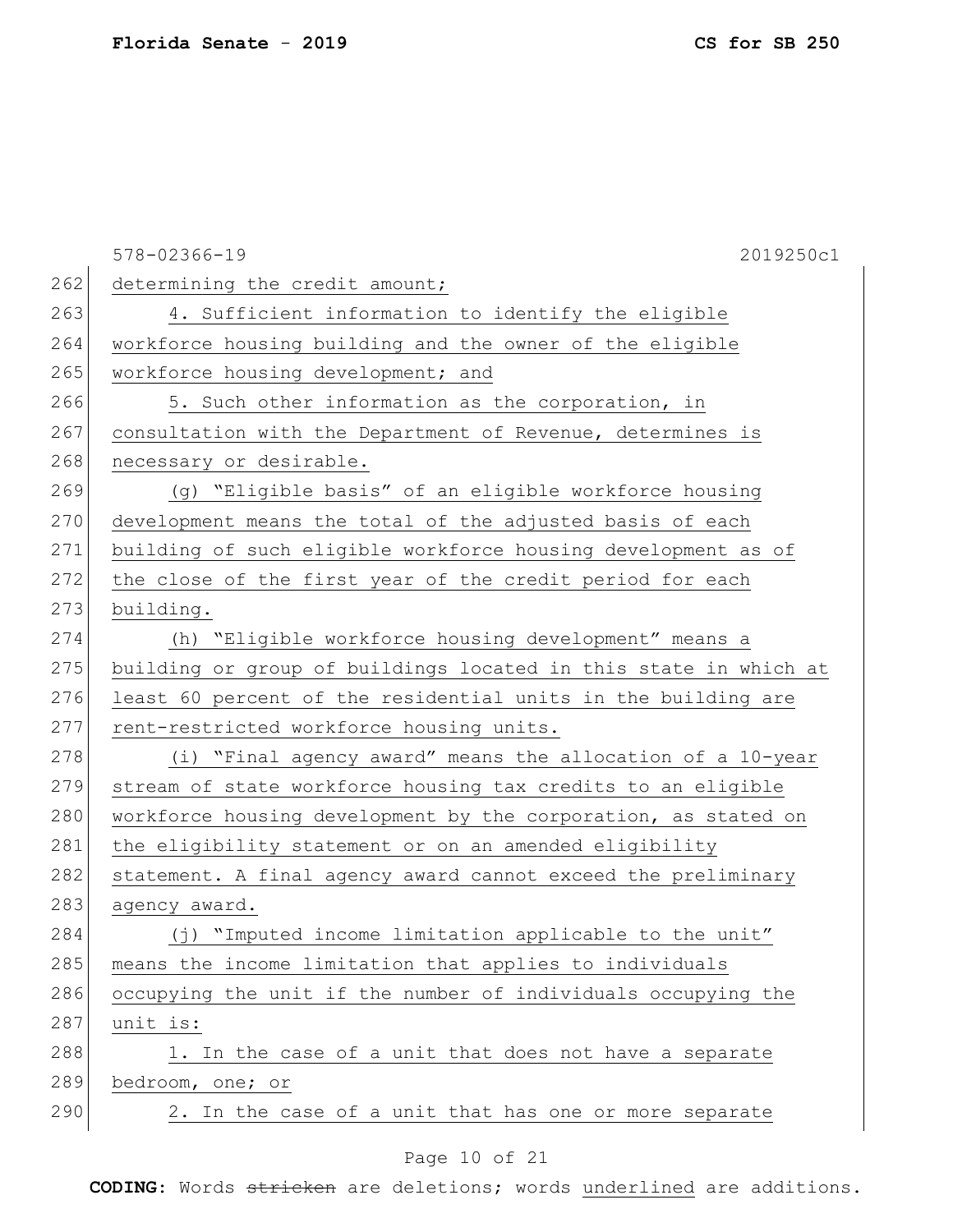578-02366-19 2019250c1 291 bedrooms, one and one half for each separate bedroom. 292 (k) "Preliminary agency award" means the allocation of a 293 10-year stream of state workforce housing tax credits to an 294 eligible workforce housing development by the corporation's 295 board of directors as part of a competitive solicitation 296 process. 297 (1) "Qualified basis" of an eligible workforce housing 298 development means the eligible basis multiplied by the 299 applicable fraction. 300 (m) "Rent-restricted" means that the gross rent for a 301 residential unit may not exceed 30 percent of the imputed income 302 limitation applicable to the unit. 303 (n) "Workforce housing unit" means a residential unit in an 304 eligible workforce housing development which is affordable to 305 natural persons or families whose total annual household income 306 is at or below 90 percent of the area median income, adjusted 307 for household size; or is at or below 120 percent of the area 308 median income, adjusted for household size, in: 309 1. Areas of critical state concern designated under s. 310 380.05, for which the Legislature has declared its intent to 311 provide affordable housing; and 312 2. Areas that were designated as areas of critical state 313 concern for at least 20 consecutive years before removal of the 314 designation.  $315$  (3)<del>(2)</del> The Florida Housing Finance corporation shall 316 determine those qualified projects which workforce housing 317 developments are shall be considered designated projects under  $318$  s. 220.185 and eligible for the insurance premium tax credit 319 under s. 624.51056 corporate tax credit under that section. The

### Page 11 of 21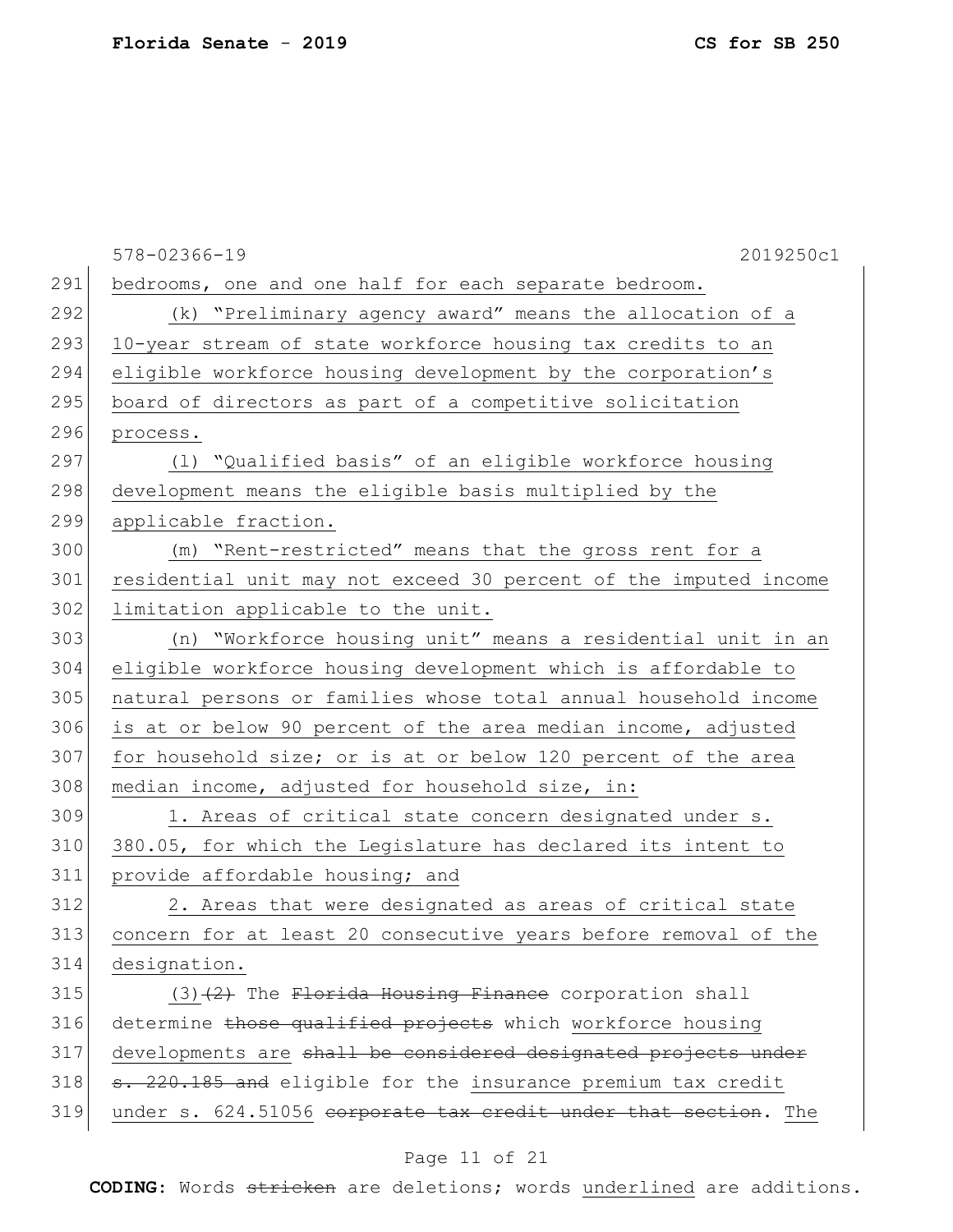578-02366-19 2019250c1 320 corporation may exercise all powers necessary to administer the 321 awarding of a preliminary and final agency award and the 322 distribution of the tax credits. The corporation shall ensure 323 that at least 50 percent of annual credits under this section 324 are awarded to units that will only be income-restricted to 325 natural persons or families whose total annual household income 326 is below 90 percent of the area median income establish 327 procedures necessary for proper allocation and distribution of 328 state housing tax credits, including the establishment of 329 criteria for any single-family or commercial component of a 330 project, and may exercise all powers necessary to administer the 331 allocation of such credits. The board of directors of the 332 corporation shall administer the allocation procedures and 333 determine allocations on behalf of the corporation. The 334 corporation shall prepare a an annual plan, which must be 335 approved by the Governor, containing general quidelines for 336 preliminary and final agency awards to eligible workforce 337 housing developments the allocation and distribution of credits 338 to designated projects. 339  $(4)$   $(3)$  The corporation may adopt rules necessary to 340 administer this section. The corporation shall establish adopt 341 allocation procedures for agency awards consistent with s.  $342$  624.51056 and this section which that will ensure the maximum  $343$  use of available tax credits  $\frac{1}{2}$  and  $\frac{1}{2}$  to encourage development

344 of workforce low-income housing and associated mixed-use

345 projects in urban areas, taking into consideration the

346 timeliness of the application, the location of the proposed

347 project, the relative need in the area of revitalization and

348 low-income housing and the availability of such housing, the

#### Page 12 of 21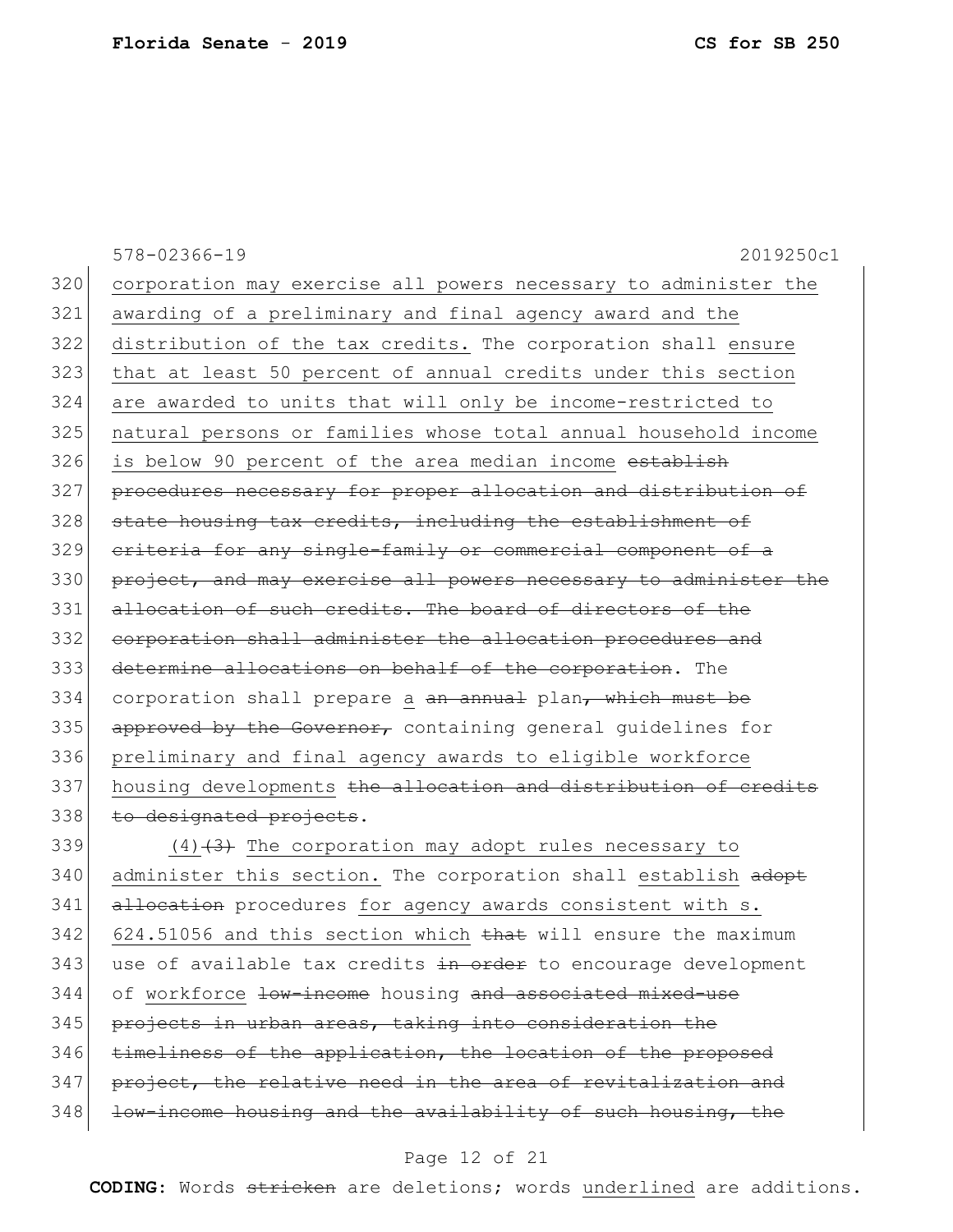578-02366-19 2019250c1 349 economic feasibility of the project, and the ability of the 350 applicant to proceed to completion of the project in the 351 calendar year for which the credit is sought. To the extent 352 practicable, these procedures must be similar to or consistent 353 with the procedures established under s. 42 of the Internal 354 Revenue Code relating to low-income housing tax credits. To the 355 extent permitted under 42 U.S.C. ss. 3601-3619 and regulations 356 promulgated thereunder, the corporation shall ensure that 357 projects awarded credits under this section set aside at least 358 30 percent of their units to be rented by families with 359 essential services personnel as defined in s. 420.503(18).

360 (5)(a)  $(4)$  (a) A taxpayer wishing who wishes to participate 361 in the State Workforce Housing Tax Credit Program must submit to 362 the corporation an application for a preliminary agency award 363 tax credit to the corporation. The application must shall 364 identify the proposed workforce housing development project and 365 its location and must include evidence that the proposed 366 development project is an eligible workforce housing development  $367$  a qualified project as defined in s. 220.185. The corporation 368 | may request any information from an applicant which is necessary 369 to allow enable the corporation to make a preliminary or final 370 agency award under tax credit allocations according to the 371 <del>quidelines set forth in</del> subsection (3).

 (b) The final agency award may not exceed 9 percent of the qualified basis of each residential building in an eligible workforce housing development. The credit amount of the final agency award to any residential building in an eligible workforce housing development may not exceed the amount that the corporation determines is necessary for the eligible workforce

### Page 13 of 21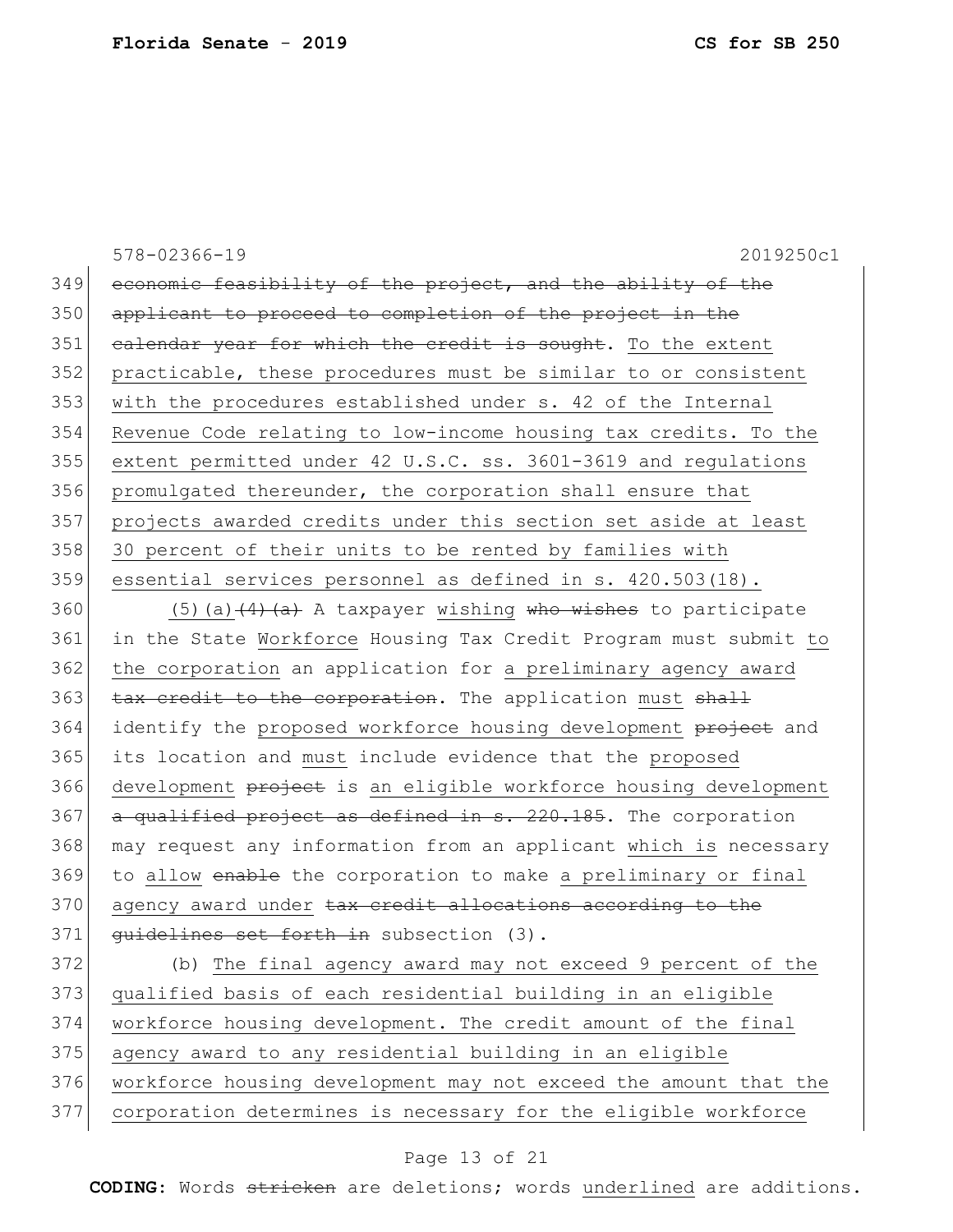|     | 578-02366-19<br>2019250c1                                        |
|-----|------------------------------------------------------------------|
| 378 | housing development's financial feasibility and its viability as |
| 379 | an eligible workforce housing development throughout the credit  |
| 380 | period. In determining the final agency award, the corporation   |
| 381 | shall specify the qualified basis that may be taken into account |
| 382 | under this section with respect to each residential building in  |
| 383 | the eligible workforce housing development The corporation's     |
| 384 | approval of an applicant as a designated project shall be in     |
| 385 | writing and shall include a statement of the maximum credit      |
| 386 | allowable to the applicant. A copy of this approval shall be     |
| 387 | transmitted to the executive director of the Department of       |
| 388 | Revenue, who shall apply the tax credit to the tax liability of  |
| 389 | the applicant.                                                   |
| 390 | (c) The corporation shall establish procedures for the           |
| 391 | owner of an eligible workforce housing development to provide a  |
| 392 | cost certification demonstrating that the final agency award     |
| 393 | does not exceed 9 percent of the qualified basis of each         |
| 394 | residential building in the eligible workforce housing           |
| 395 | development. Once such cost certification is accepted and        |
| 396 | approved by the corporation, the corporation shall issue to the  |
| 397 | owner of the eligible workforce housing development an           |
| 398 | eligibility statement for each residential building. The         |
| 399 | corporation shall transmit a copy of the eligibility statement   |
| 400 | to the executive director of the Department of Revenue, who      |
| 401 | shall apply the annual credit amount to the tax liability of the |
| 402 | owner of the eligible workforce housing development or its       |
| 403 | constituent taxpayers as specified in s. 624.51056.              |
| 404 | (d) A tax credit in the amount of the annual credit amount       |
| 405 | is not allowed for any year with respect to a residential        |
| 406 | building in an eligible workforce housing development unless an  |

# Page 14 of 21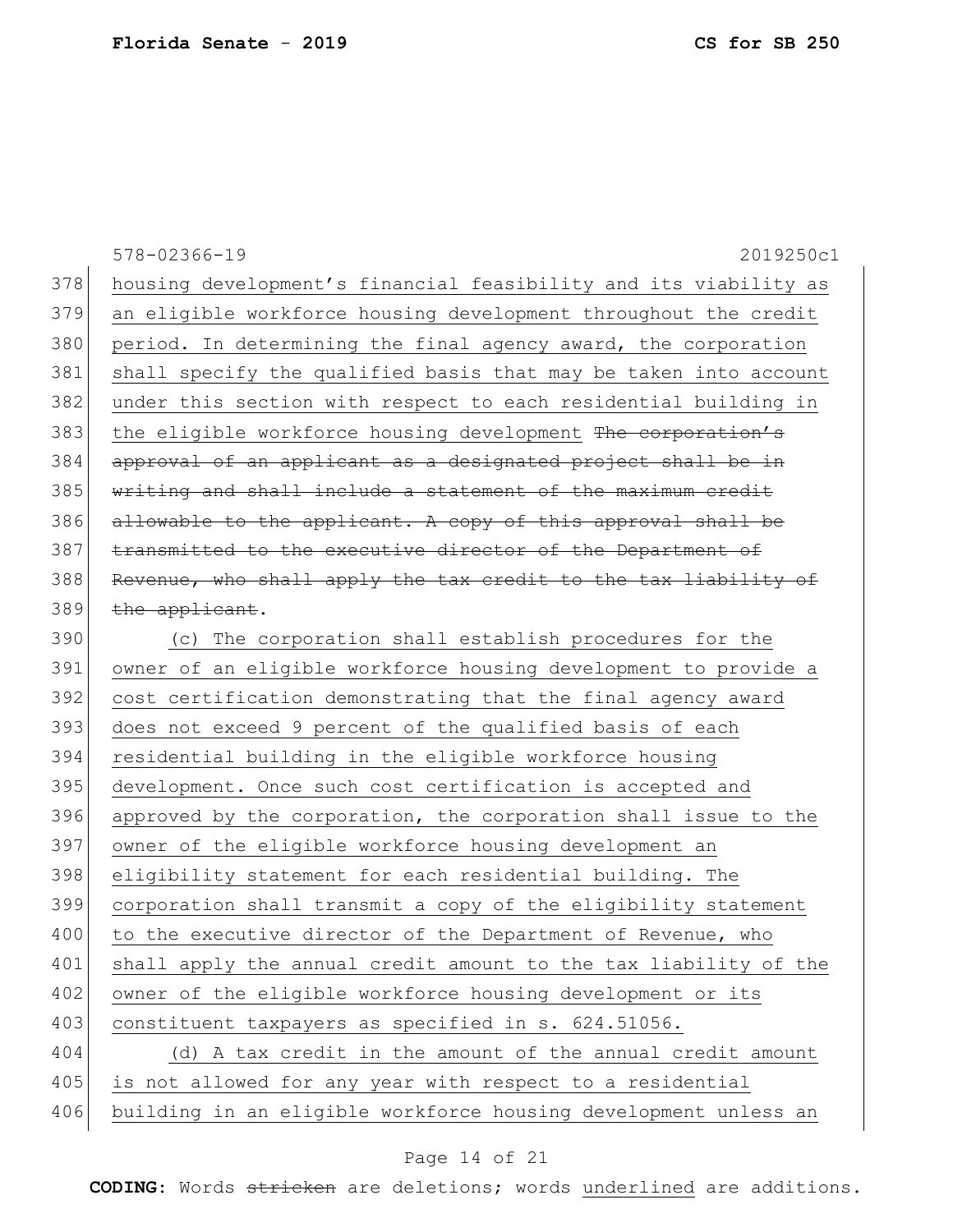578-02366-19 2019250c1 407 extended workforce housing commitment is in effect as of the end 408 of the calendar year. As used in this paragraph, the term 409 "extended workforce housing commitment" means an agreement 410 between the taxpayer and the Florida Housing Finance Corporation 411 which is substantially similar to the agreement specified in 26 412 U.S.C. s.  $42(h)(6)(B)$ . 413 (6) The corporation shall establish such procedures as it 414 deems necessary for monitoring an eligible workforce housing 415 development's compliance with this section, including 416 habitability standards, and for notifying the executive director 417 of the Department of Revenue of any noncompliance of which it 418 becomes aware. 419 (5) For purposes of implementing this program and assessing 420 the property for ad valorem taxation under s. 193.011, neither 421 the tax credits nor financing generated by tax credits shall be  $422$  considered as income to the property, and the actual rental 423 income from rent-restricted units in a state housing tax credit 424 development shall be recognized by the property appraiser. In 425 considering or using the market or cost approaches under s. 426 193.011, neither the costs paid for by tax credits nor the costs 427 paid for by additional financing proceeds received because the 428 property is in the program shall be included in the valuation.  $429$  (46) For the further purpose of implementing this program in 430 Florida and in assessing the property for ad valorem taxation 431 under s. 193.011, any extended low income housing agreement and 432 all amendments and supplements thereto which are recorded and 433 filed in the official public records of the county where the 434 property is located shall be deemed a land use regulation during 435 the term of any such agreement, amendment, or supplement.

### Page 15 of 21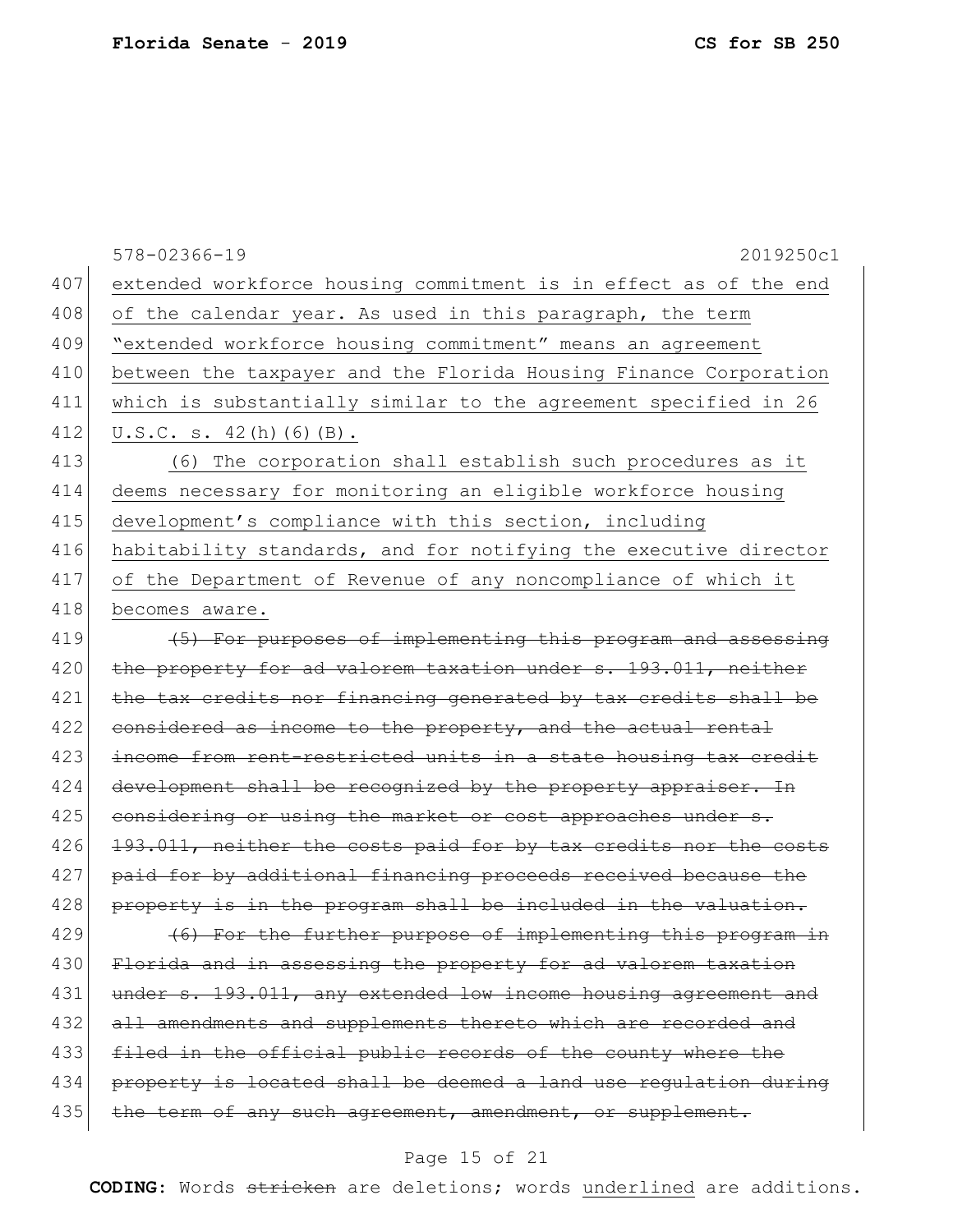|     | $578 - 02366 - 19$<br>2019250c1                                   |
|-----|-------------------------------------------------------------------|
| 436 | (7) The corporation is authorized to expend fees received         |
| 437 | in conjunction with the allocation of state housing tax credits   |
| 438 | only for the purpose of administration of the program, including  |
| 439 | private legal services which relate to interpretation of s. 42    |
| 440 | of the Internal Revenue Code.                                     |
| 441 | Section 8. Subsection (7) of section 624.509, Florida             |
| 442 | Statutes, is amended to read:                                     |
| 443 | 624.509 Premium tax; rate and computation.-                       |
| 444 | (7) Credits and deductions against the tax imposed by this        |
| 445 | section shall be taken in the following order: deductions for     |
| 446 | assessments made pursuant to s. 440.51; credits for taxes paid    |
| 447 | under ss. 175.101 and 185.08; credits for income taxes paid       |
| 448 | under chapter 220 and the credit allowed under subsection $(5)$ , |
| 449 | as these credits are limited by subsection (6); the credit        |
| 450 | allowed under s. 624.51055; the credit allowed under s.           |
| 451 | 624.51056; all other available credits and deductions.            |
| 452 | Section 9. Section 624.51056, Florida Statutes, is created        |
| 453 | to read:                                                          |
| 454 | 624.51056 State workforce housing tax credit.-                    |
| 455 | (1) AUTHORIZATION TO GRANT STATE WORKFORCE HOUSING TAX            |
| 456 | CREDITS; LIMITATIONS.-                                            |
| 457 | (a) A taxpayer owning an interest in one or more eligible         |
| 458 | workforce housing developments who receives an eligibility        |
| 459 | statement from the Florida Housing Finance Corporation pursuant   |
| 460 | to s. 420.5093 may claim a tax credit against any tax due under   |
| 461 | s. 624.509(1) or s. 624.5091 after deducting from the tax the     |
| 462 | deductions for assessments made pursuant to s. 440.51; the        |
| 463 | credits for taxes paid under ss. 175.101 and 185.08; the credits  |
| 464 | for income taxes paid under chapter 220; the credit allowed       |

# Page 16 of 21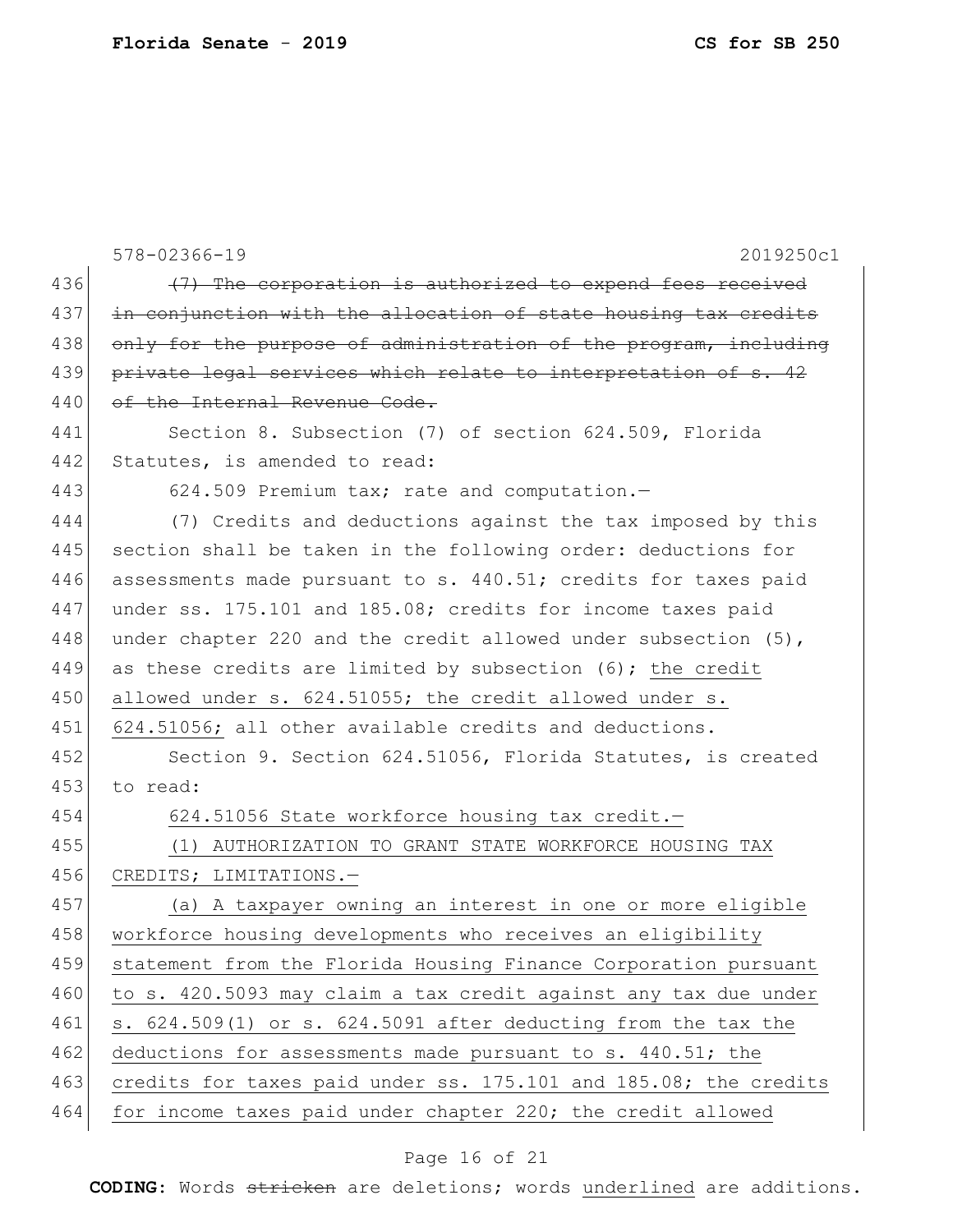|     | 578-02366-19<br>2019250c1                                              |
|-----|------------------------------------------------------------------------|
| 465 | under s. $624.509(5)$ , as such credit is limited by s. $624.509(6)$ ; |
| 466 | and the credit allowed under s. 624.51055. The tax credits             |
| 467 | issued pursuant to the eligibility statement may be claimed in         |
| 468 | each year of the credit period only in amounts equal to the            |
| 469 | annual credit amount, unless carried forward pursuant to               |
| 470 | paragraph (d). The amount of the final agency award and each           |
| 471 | annual credit amount must be stated on the eligibility                 |
| 472 | statement. A copy of the eligibility statement must be attached        |
| 473 | to each tax return for which the taxpayer seeks to apply a tax         |
| 474 | credit.                                                                |
| 475 | (b) The Florida Housing Finance Corporation shall make                 |
| 476 | preliminary agency awards in calendar year 2020, calendar year         |
| 477 | 2021, or calendar year 2022 as set forth in this paragraph. A          |
| 478 | preliminary agency award may not be made after 2022. The maximum       |
| 479 | aggregate credit amount of preliminary agency awards to eligible       |
| 480 | workforce housing developments is \$50 million in 2020, \$50           |
| 481 | million in 2021, and \$50 million in 2022. The limitation in this      |
| 482 | paragraph on preliminary agency awards does not apply to the           |
| 483 | annual credit amount claimed with respect to an eligible               |
| 484 | workforce housing development for each year of the credit              |
| 485 | period.                                                                |
| 486 | (c) If an owner of an eligible workforce housing                       |
| 487 | development which receives an eligibility statement is a               |
| 488 | partnership, limited liability company, or corporation, the            |
| 489 | owner may distribute the annual credit amount among its                |
| 490 | partners, shareholders, members, or other constituent taxpayers        |
| 491 | in any manner agreed to by such partners, shareholders, members,       |
| 492 | or other constituent taxpayers with an insurance premium tax           |
| 493 | liability. Each year of the credit period, the owner shall             |
|     |                                                                        |

# Page 17 of 21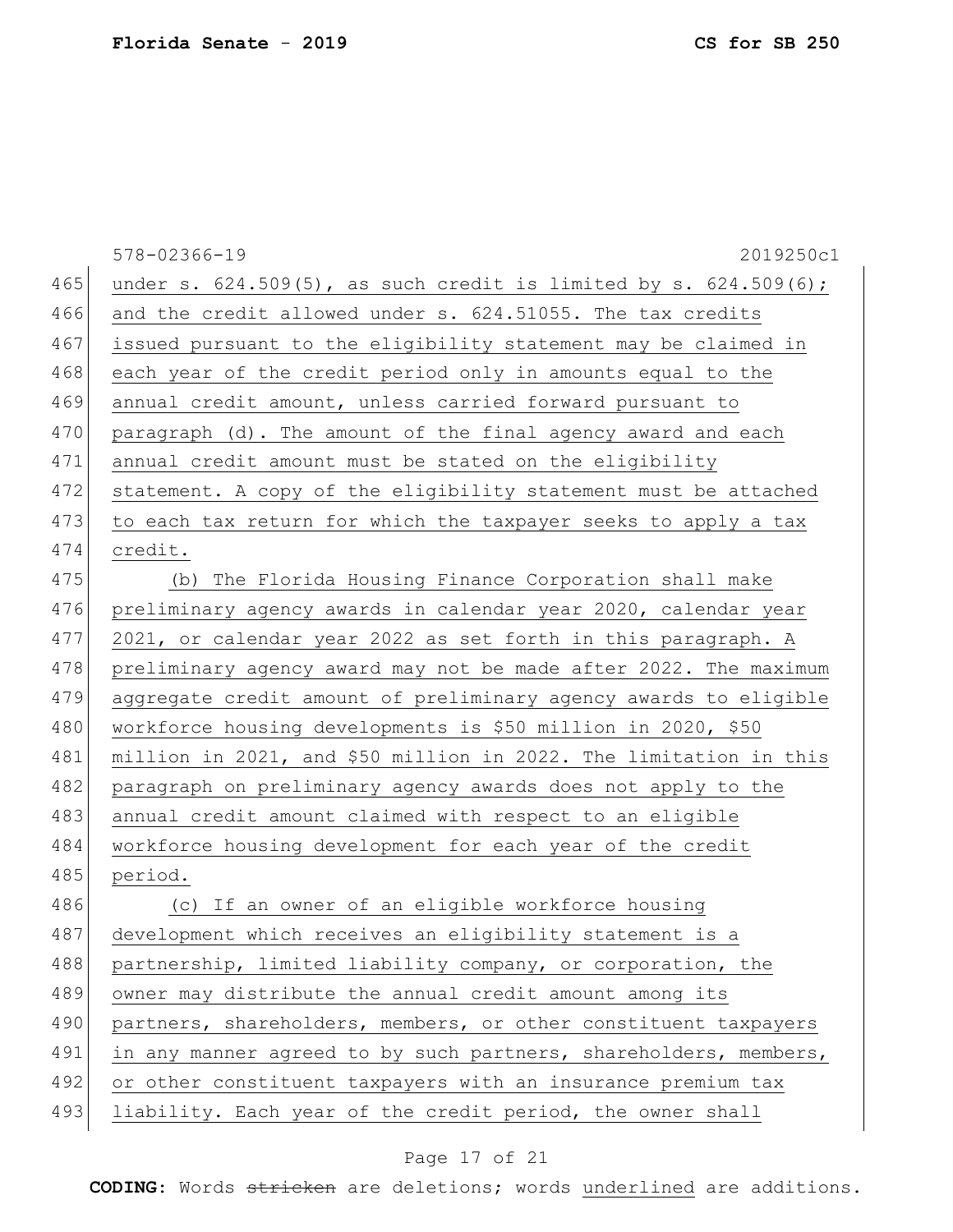|     | 2019250c1<br>578-02366-19                                        |
|-----|------------------------------------------------------------------|
| 494 | certify to the Department of Revenue the portion of the annual   |
| 495 | credit amount distributed to each partner, shareholder, member,  |
| 496 | or other constituent taxpayer as well as the name, address, and  |
| 497 | federal taxpayer identification number of each partner,          |
| 498 | shareholder, member, or other constituent taxpayer. Each         |
| 499 | partner, shareholder, member, or other constituent taxpayer is   |
| 500 | allowed to claim such portion of the annual credit amount        |
| 501 | subject to the restrictions in this section. A copy of the       |
| 502 | allocation of annual credit certification must be attached to    |
| 503 | each tax return for which the partner, shareholder, member, or   |
| 504 | other constituent taxpayer seeks to apply its allocated portion  |
| 505 | of the owner's annual credit.                                    |
| 506 | (d) Any amount of credit which exceeds the tax due for any       |
| 507 | year may be carried forward as a tax credit against subsequent   |
| 508 | years' insurance premium tax liability for up to 11 tax years    |
| 509 | after the year in which the annual credit amount was available   |
| 510 | to the taxpayer pursuant to paragraph (a). Such credit must be   |
| 511 | applied first to the earliest years possible. Any amount of the  |
| 512 | credit which is not used may not be refunded to the taxpayer.    |
| 513 | (e) An insurer claiming a credit against premium tax             |
| 514 | liability under this section is not required to pay any          |
| 515 | additional retaliatory tax levied pursuant to s. 624.5091 as a   |
| 516 | result of claiming such credit, and that section does not limit  |
| 517 | such credit.                                                     |
| 518 | $(2)$ CREDIT RECAPTURE. -                                        |
| 519 | (a) As of the close of any year in the compliance period,        |
| 520 | if the amount of the qualified basis of any building with        |
| 521 | respect to the taxpayer is less than the amount of the qualified |
| 522 | basis as of the close of the preceding year, the Florida Housing |
|     |                                                                  |

# Page 18 of 21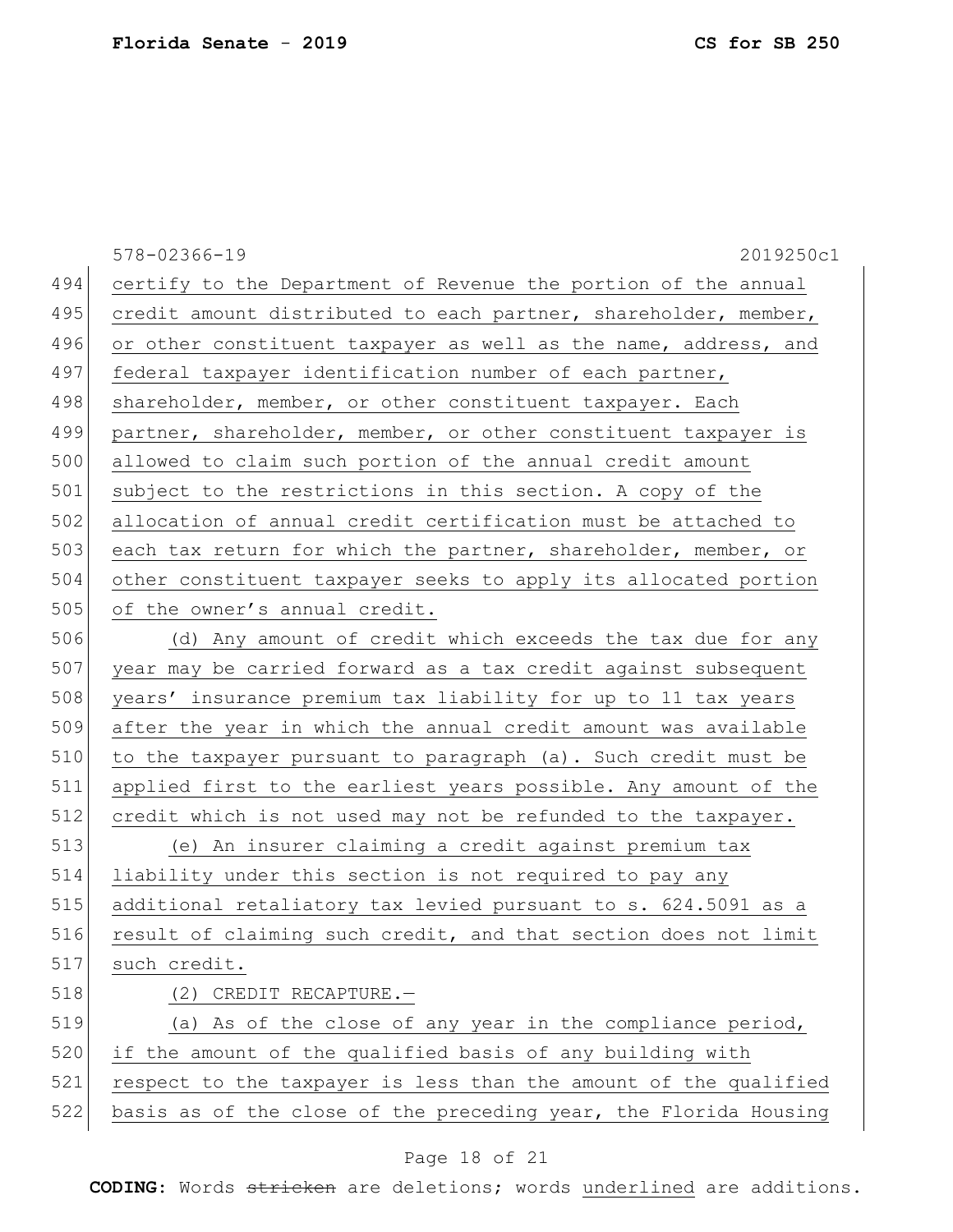578-02366-19 2019250c1 523 Finance Corporation shall proportionally reduce the credit 524 allowable with respect to such year by the percentage reduction 525 in the qualified basis. The Florida Housing Finance Corporation 526 shall notify the taxpayer in writing of any modification of the 527 credit and transmit a copy of such notification to the executive 528 director of the Department of Revenue. 529 (b) In addition to its existing audit and investigation 530 authority, the Department of Revenue may perform any additional 531 financial and technical audits and investigations, including 532 examining the accounts, books, and records of the tax credit 533 applicant, which are necessary to verify the accuracy of the 534 return and to ensure compliance with this section. If requested 535 by the Department of Revenue, the Florida Housing Finance 536 Corporation must provide technical assistance for any technical 537 audits or examinations performed under this subsection. 538 (c) If the Department of Revenue determines as a result of 539 an audit or examination, or from information received from the 540 Florida Housing Finance Corporation, that a taxpayer received 541 tax credits pursuant to this section to which the taxpayer was 542 not entitled, the previously claimed and received tax credits 543 are subject to forfeiture. 544 (d) The Florida Housing Finance Corporation may revoke or 545 modify any eligibility statement or agency award granting 546 eligibility for tax credits under this section if it is 547 discovered that the tax credit applicant submitted any false 548 statement, representation, or certification in any application, 549 record, report, plan, or other document filed in an attempt to 550 receive tax credits under this section. The Florida Housing 551 Finance Corporation shall immediately notify the Department of

### Page 19 of 21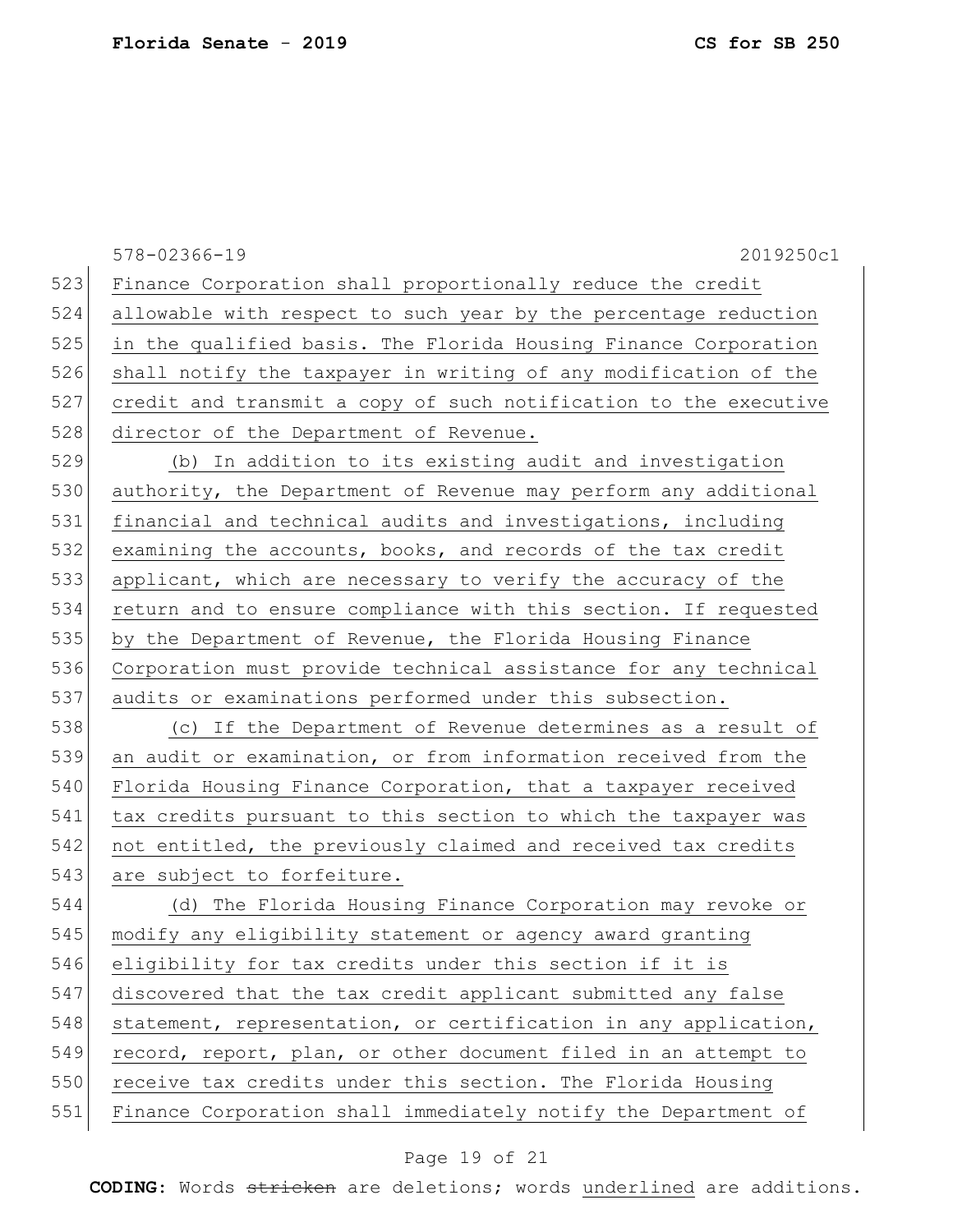578-02366-19 2019250c1 552 Revenue of any revoked or modified orders affecting a previously 553 issued eligibility statement. Additionally, the taxpayer must 554 notify the Department of Revenue of any change in its tax credit 555 claimed. 556 (e) The taxpayer shall file with the Department of Revenue 557 an amended return or such other report as the Department of 558 Revenue prescribes by rule and shall pay any required tax and 559 interest within 60 days after the taxpayer received notification 560 from the Florida Housing Finance Corporation that previously 561 approved tax credits have been revoked or modified. If the 562 revocation or modification order is contested, the taxpayer must 563 file an amended return or other report as provided in this 564 paragraph within 60 days after a final order is issued after 565 proceedings. 566 (f) A notice of deficiency may be issued by the Department 567 of Revenue at any time within 3 years after the taxpayer 568 receives formal notification from the Florida Housing Finance 569 Corporation that previously approved tax credits have been 570 revoked or modified. If a taxpayer fails to notify the 571 Department of Revenue of any changes to its tax credit claimed, 572 a notice of deficiency may be issued at any time. 573 (3) APPLICABILITY. - This section applies to tax years 574 beginning on or after January 1, 2020. 575 Section 10. For the purpose of incorporating the amendment 576 made by this act to section 624.509, Florida Statutes, in a 577 reference thereto, paragraph (a) of subsection (1) of section 578 624.5091, Florida Statutes, is reenacted to read: 579 624.5091 Retaliatory provision, insurers.-580 (1) (a) When by or pursuant to the laws of any other state

### Page 20 of 21